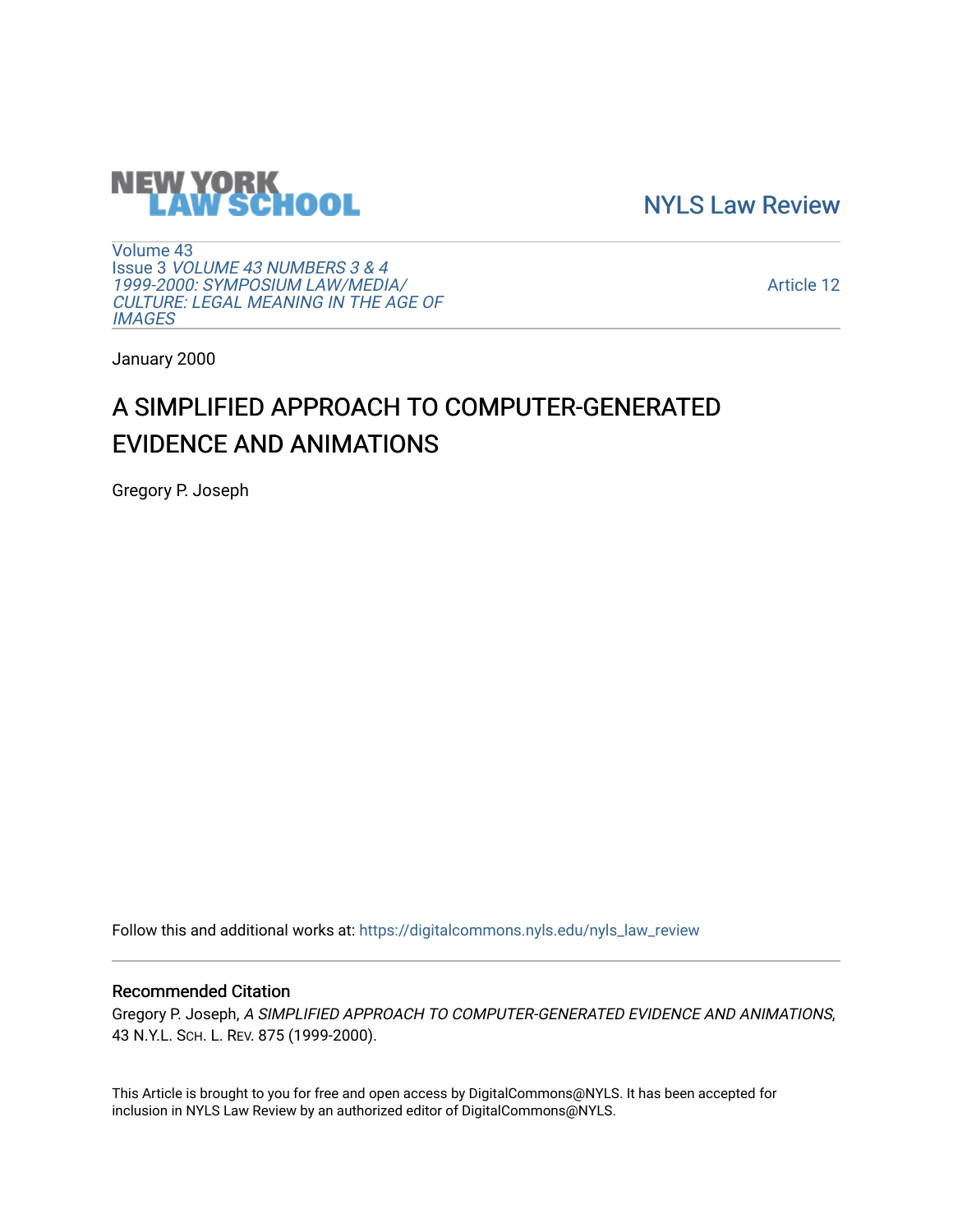## A SIMPLIFIED APPROACH TO COMPUTER-GENERATED EVIDENCE AND ANIMATIONS

## GREGORY P. **JOSEPH**

It is not necessary to understand computers to be able to address the evidentiary issues that computer-generated evidence presents. Three principles simplify the process. *First,* there are certain common types of computer-generated evidence that present no genuine issues of trustworthiness. For these, ordinary evidence rules are sufficient to gauge admissibility without reference to the fact that the exhibits have in fact emanated from a computer. *Second,* some types of computer-generated exhibits are inherently hearsay because they reflect extrajudicial assertions. For those, it is necessary to consider whether any hearsay exception or exemption applies. *Third,* if a genuine issue of trustworthiness is raised, there are four straightforward criteria to apply, and a few checklists to follow, in order to assess admissibility.

These principles apply across the board to computer-generated evidence and provide a convenient framework for evaluating complex animations (reconstructions, re-creations, simulations and the like). There are also a few attendant issues raised by computer-generated evidence that should be addressed both pretrial and at trial.

## I. COMPUTER FOUNDATION PRESUMPTIVELY UNNECESSARY: FOUR CATEGORIES

There are at least four categories of frequently-proffered computergenerated evidence as to which no computer-specific foundation is usually necessary, unless the opponent raises a genuine issue as to the trustworthiness of the exhibit. As to each, the proponent's burden under Rule 104(a) is satisfied without the more elaborate foundation discussed in §§ II **-** IV, below, in the absence of a genuine issue as to trustworthiness.

## *A. Simple Demonstrative Evidence*

Charts, graphs and diagrams are admissible if they are fair and accu-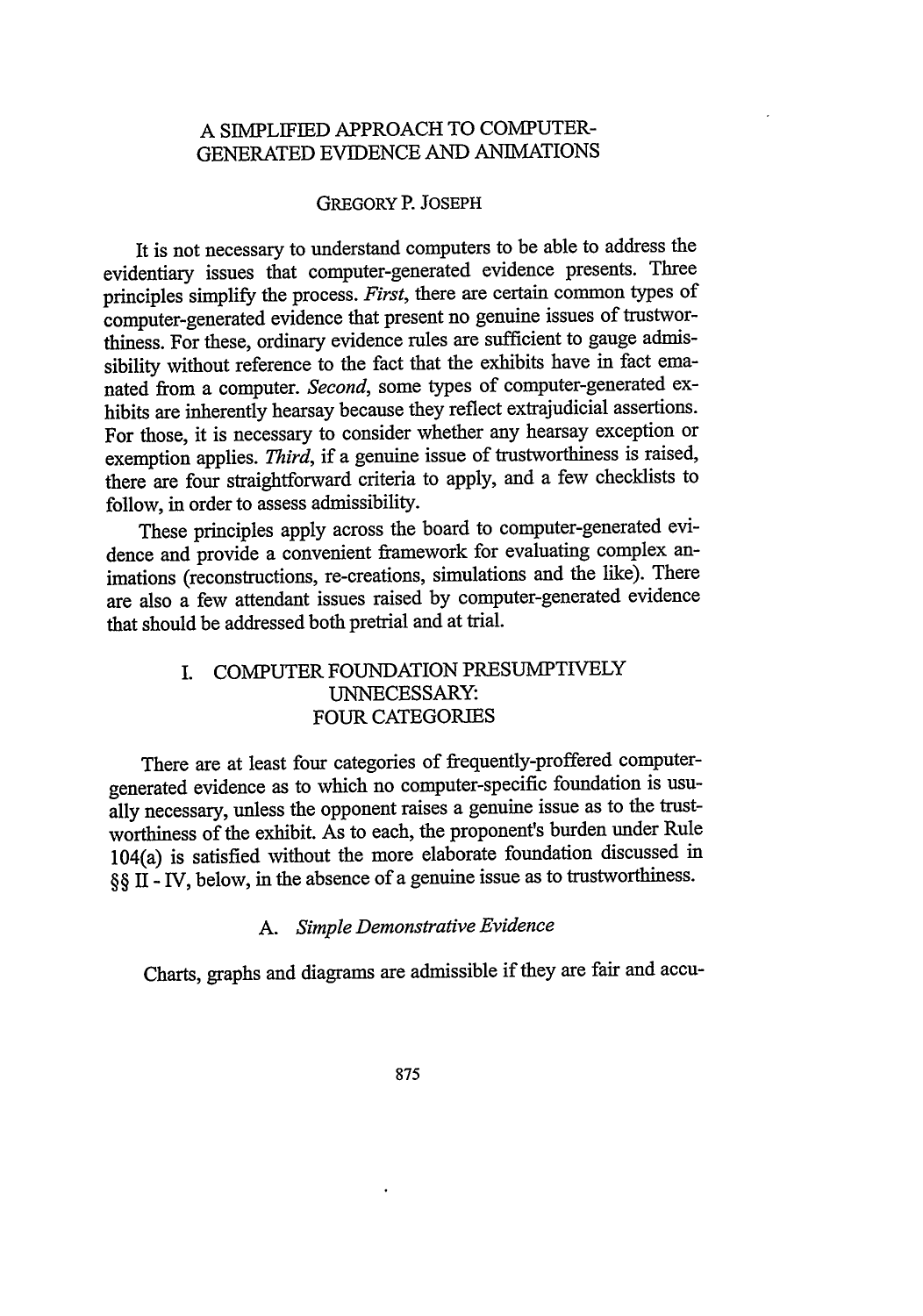rate, are judged helpful in understanding the matters at issue, and any deficiencies are made known to the factfinder.<sup>1</sup> Exhibits of this sort today are commonly computer-generated rather than drawn **by** hand. The test of admissibility, however, remains the same.2 Once a knowledgeable witness testifies that a graph, chart, diagram, or other demonstrative exhibit generated **by** a computer fairly and accurately portrays a relevant subject matter, the exhibit has been authenticated and may be received, without more, subject to Rule 403 (prejudice, confusion, waste of time, cumulativeness), Rule 611(a) (vesting in the trial judge discretion over the mode and order of the presentation of evidence), and, where applicable, Rule 1006 (charts, calculations and summaries permissible to present the contents of voluminous data that are independently admissible and have previously been made available to adversaries).<sup>3</sup> Unless the oppo-<br>nent raises a genuine issue as to trustworthiness—calling into question the computerized genesis of the exhibit--no additional authentication is generally requisite.

#### *B. Business and Public Records*

Businesses and government offices generate innumerable documents **by** computer in ordinary course. **A** printout of this sort, prepared and maintained in accordance with Rule **803(6)** or **(8),** is a "record" of the

*<sup>1.</sup> See, e.g.,* United States v. Williams, **657 F.2d 199,203** (8th Cir. **1981).**

*<sup>2.</sup> See, e.g.,* People v. McHugh, 124 Misc.2d *559, 560,* 476 **N.Y.S.2d 721, 722** (Sup. Ct. Bronx Co. 1984) ("Whether a diagram is hand drawn or mechanically drawn **by** means of a computer is of no importance"); People v. Hood, **53** Cal. **App.** 4th **965, 969-** 16, 1997) ("The prosecution and defense computer animations were tantamount to drawings by the experts from both sides to illustrate their testimony. We view them as a mechanized version of what a human animator does when of "diagrams drawn by a computer" where "[t]he expert testified that he used the computer as a drafting tool," on the theory that "[t]he diagrams were merely mechanical drawings made **by** a computer and the expert who prepared them was available for cross- examination").

<sup>3.</sup> See, e.g., Pierce v. State, 1997 Fla. App. Lexis 4947 at  $*8$ ,  $*10$  (Fla. App. May 7, 1997) ("to admit a demonstrative exhibit illustrating an expert's opinion, such as a computer animation, the proponent must establi depiction of that which it purports to be").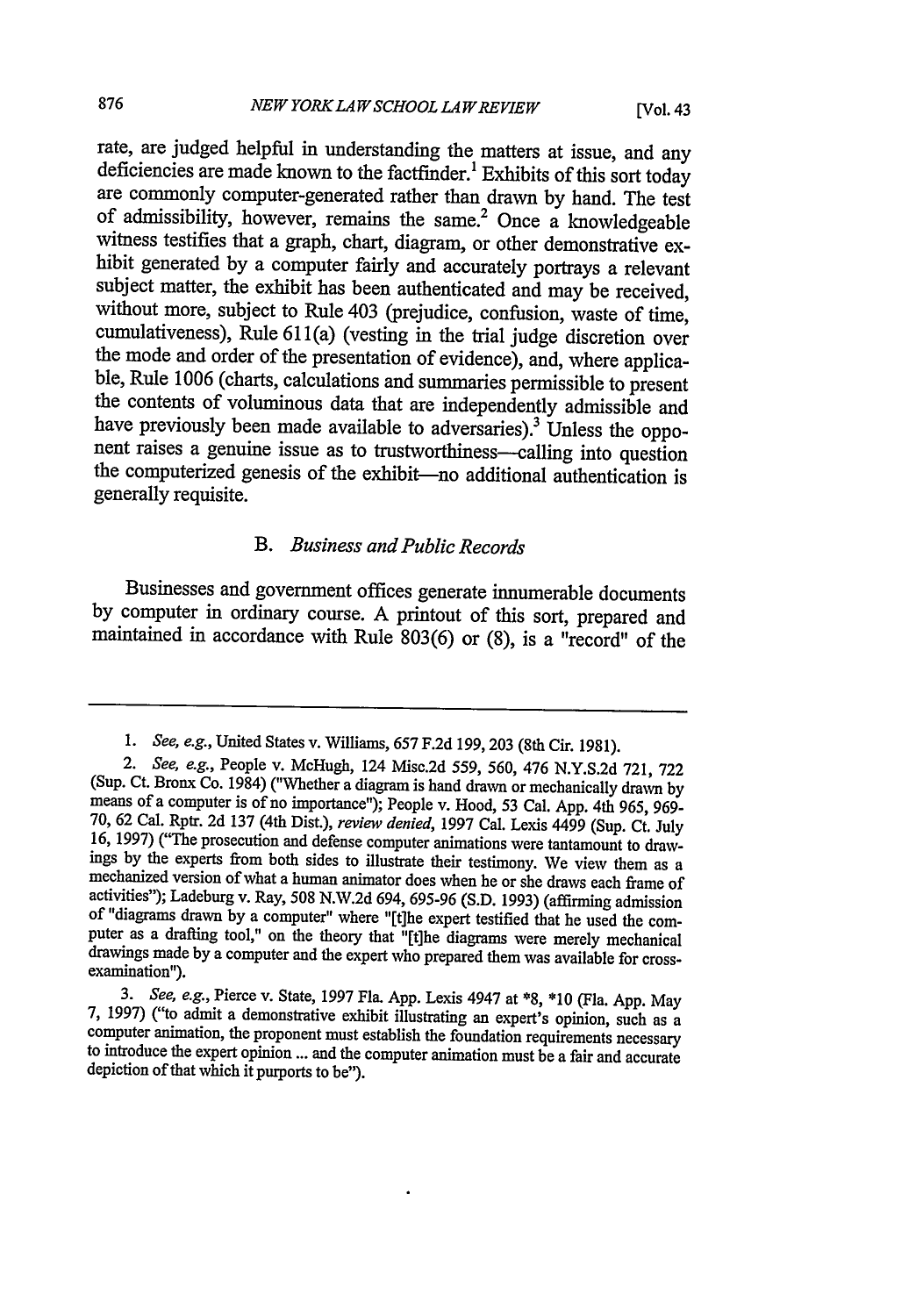#### *EVIDENCE AND ANIMATIONS*

business or public office involved.4 Reliability and trustworthiness are said to be presumptively established by showing that a computer printout was made in conformance with Rule 803(6) and actually relied upon in the regular course of an enterprise's activities.<sup>5</sup> Computer-generated public records that satisfy Rule 803(8) are presumptively authentic under Rule 901(b)(7) (provided they derive from a "public office where items of this nature are kept"), Rule 902(4) (certified copies of public records self-authenticating), and Rule 1005 (certified copies of public records may be offered in lieu of originals).

#### *C. Admissions*

Computer printouts associated with an adverse party may be admissions within Rule  $801(d)(2)$ <sup>6</sup> After the proponent has offered proof that the computer output falls within one of the five types of admission catalogued in Rule  $801(d)(2)$ , it is the opponent's burden to challenge the exhibit as untrustworthy or otherwise inadmissible.

#### *D. Non-Prejudicial illustrative Exhibits*

Since illustrative exhibits often do not go to the jury room,<sup>7</sup> courts commonly employ a less rigorous standard in reviewing them. Even complex animations may, in the judge's discretion, fall within this category. However, because of the prejudicial potential of computergenerated reconstructions and re-creations, a more stringent standard of review is applied (assuming that admission is contested), regardless of

*<sup>4.</sup> See, e.g.,* Hughes v. Commissioner, 953 F.2d 531, 540 (9th Cir. 1991) ("IRS documents, even if generated by a computer, are admissible as public records" without the necessity of the proponent "lay[ing] the foundation necessary for the admission of such computerized evidence"). As discussed below, the terms "record" within Rule 803(6) and "public records" in Rule 803(8) also encompass each of the electronic data entries that underlie the printout and are contained in the computer.

*<sup>5.</sup> See, e.g.,* Rosenberg v. Collins, 624 F.2d 659, 665 (5th Cir. 1980).

*<sup>6.</sup> See, e.g.,* Potamkin Cadillac Corp. v. B.R.I. Coverage Corp., 38 F.3d 627, 631, 633-34 (2d Cir. 1994), and the unreported, non-precedential decision of the Ninth Circuit in United States v. Lee, Nos. 89-50571, 89-50695, 1991 U.S. App. LEXIS 14094, at \*14-15 (9th Cir. June 26, 1991).

*<sup>7.</sup> See, e.g.,* Browning v. Paccar, Inc., 448 S.E.2d 260, 265, (Ga. Ct. App. 1994) (upholding trial court's decision to exclude from jury room the computer-generated reconstruction that was admitted solely to illustrate the testimony of plaintiffs' expert); ABA, CIVIL TRADE PRACTICE **STANDARD** 7(c) (1998).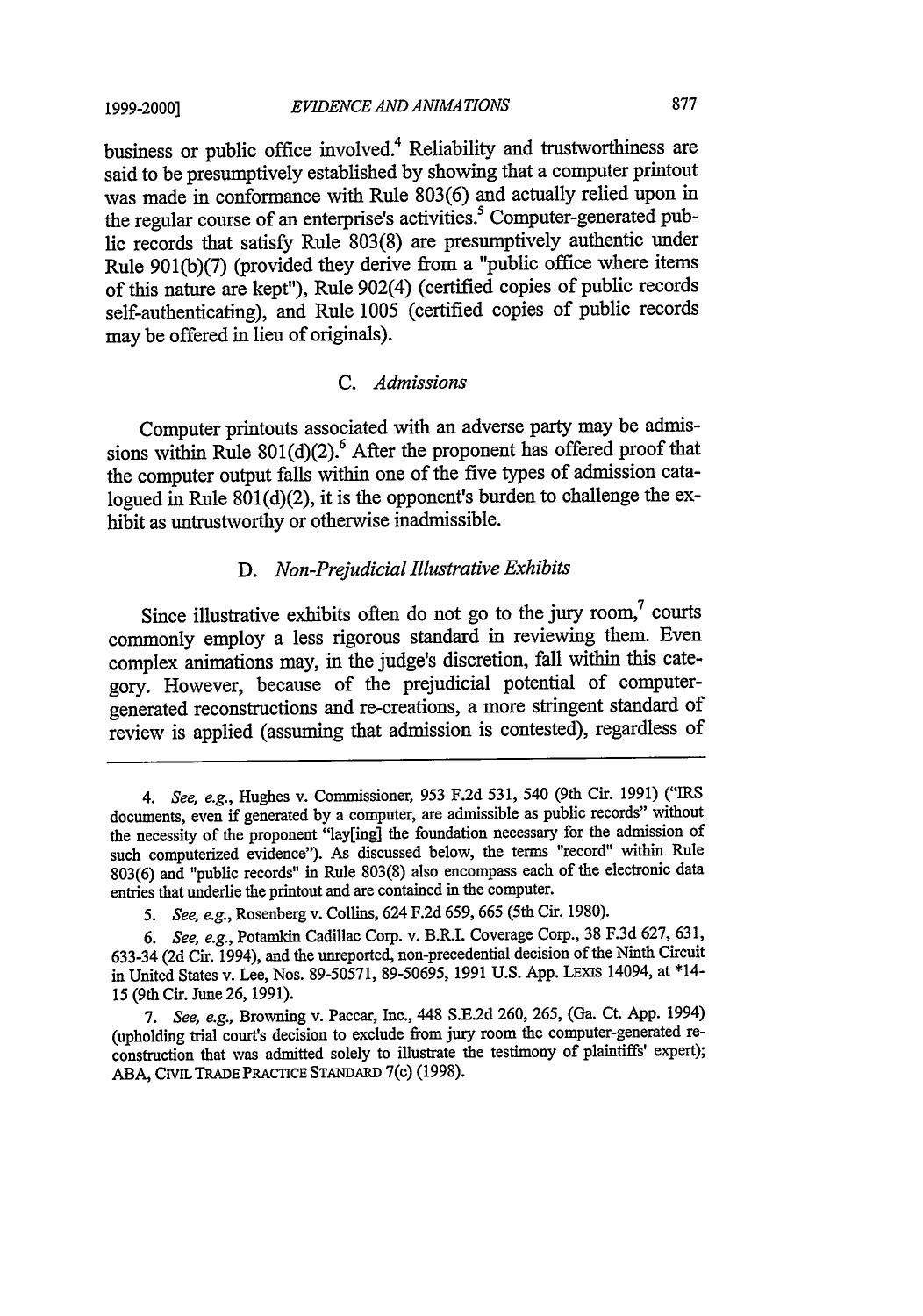whether they are nominally offered for illustrative or substantive purposes.<sup>8</sup>

### II. HEARSAY FOUNDATION

If a genuine issue as to the trustworthiness of any computergenerated exhibit is raised, there are both hearsay and authentication issues that must be considered. As discussed below, there are two types of computerized evidence, and hearsay problems arise in connection with only one of them. Authentication issues arise in connection with both.

## *A. Two Types of Computerized Evidence: Computer-Stored Declarations vs. Computer-Generated Output*

The hearsay rule applies to computerized evidence that reiterates human declarations, as opposed to evidence that does not consist of, or contain, extrajudicial assertions. Exhibits of the first sort (computerstored declarations) are the more prevalent. They include, for example, accounting records, invoices, charts, graphs, and summaries-generally, any printouts reiterating data that has been entered into the computer. In contrast, purely computer-generated output includes, *e.g.,* automated telephone call records, computer-enhanced photographic images, temperature data collected by remote sensor, computerized test-scoringgenerally, output not reiterating human declarations but simply performing programmed tasks on non-assertions.

## *B. Two Levels of Hearsay*

Both the entry of the data into the computer, and any underlying assertions that are so entered, must satisfy a hearsay exception or exemption.

#### 1. Data Entry

The act of data entry is an extrajudicial statement-i.e., assertive

<sup>8.</sup> *See, e.g., the cases discussed in Gregory P. Joseph, MODERN VISUAL EVIDENCE* at, §§ 4.5 and 9.02 (1984; Supp. 2000). The four criteria to be used in deciding whether—<br>or how much—detailed computer authentication should be required are set forth in §§ III-IV, below.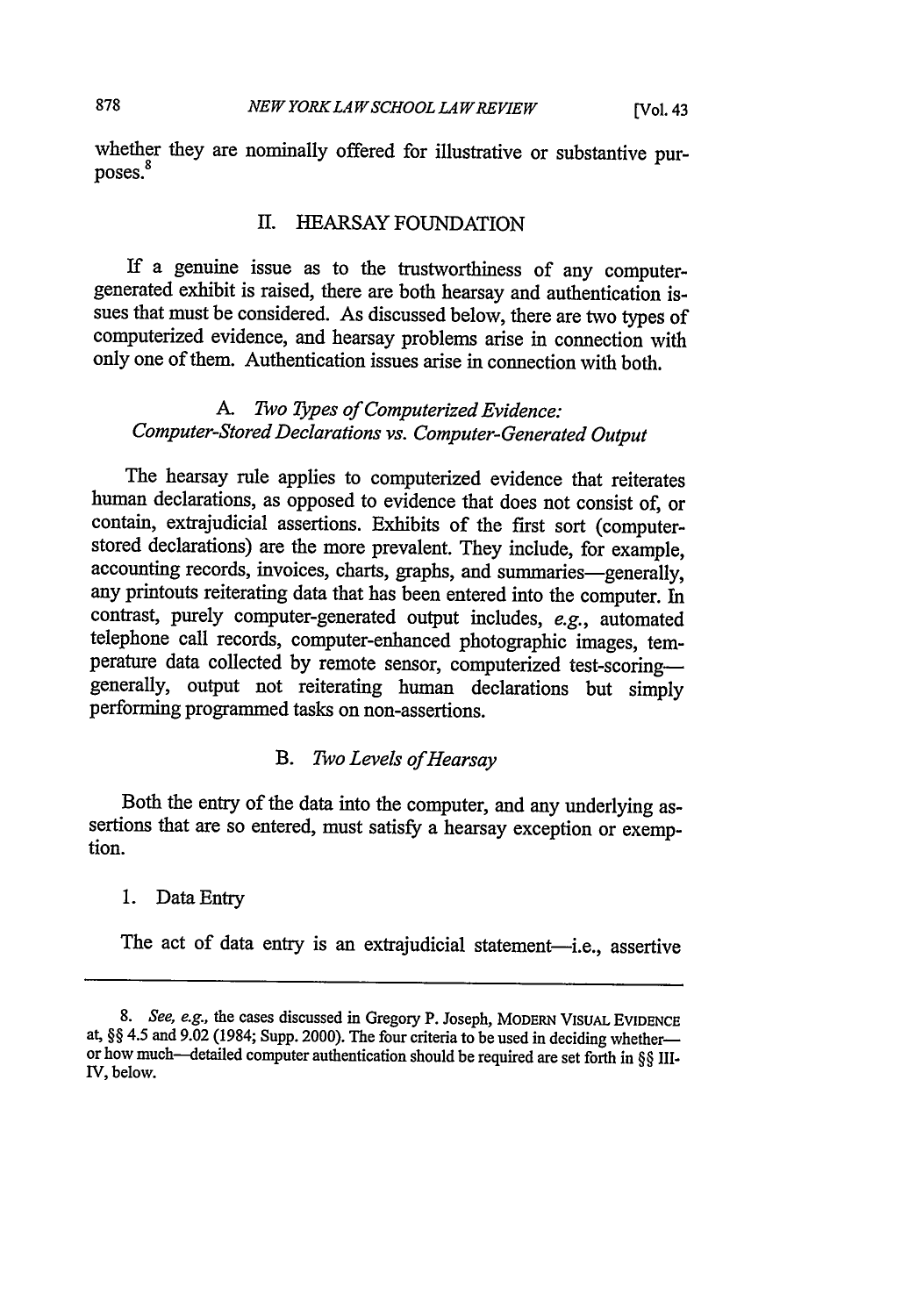nonverbal conduct within Rule  $801(a)$ —as is any underlying declaration, under Rule 801(c). Data entry is usually a regularly-conducted activity within Rule 803(6) (or, in appropriate circumstances, falls within Rule 803(8) (public records exception)). It also often falls within Rule 803(1) (present sense impression exception).

The real question about the data entry function is its accuracy. This is, in substance, an issue of authenticity (see § II, below) and should be addressed as part of the requisite authentication foundation whenever a genuine doubt as to trustworthiness has been raised. If the foundational evidence establishes that the data have been entered accurately, the hearsay objection to the data entry function should ordinarily be overruled.<sup>9</sup>

a. The "Electronic Record"

As previously noted (in  $\S$  I), the paper or other hard-copy output of a computer may constitute a business or public "record" within Rules 803(6) and (8). At the same time, each electronic data entry contained in the computer is itself a Rule 803(6) or (8) "record." In the terminology of these Rules, each electronic entry is a "data compilation, in any form."<sup>10</sup>

b. Implications of Entry-Based Analysis

Consequently, if each entry has been made in conformance with Rule 803(6) or Rule 803(8), the computer-generated output satisfies the hearsay exception even if it: (a) was not printed out at or near the time of the events recorded (as long as the entries were timely made), (b) was not prepared in ordinary course (but, e.g., for trial), and (c) is not in the usual form (but, e.g., is in graphic form).<sup>11</sup> If the data are simply downloaded into a printout, they do not lose their business-record character. To the extent that significant selection, correction and interpretation are involved, their reliability and authenticity may be questioned.<sup>12</sup>

12. *See, e.g., Potamkin Cadillac Corp., 38 F.3d at 633.* 

*<sup>9.</sup> See also* Fed. R. Evid. 807.

*<sup>10.</sup> See, e.g.,* United States v. Sanders, 749 F.2d 195, 198 (5th Cir. 1984); United States v. Catabran, 836 F.2d 453, 456 (9th Cir. 1988).

*<sup>11.</sup> See, e.g.,* United States v. Russo, 480 F.2d 1228, 1240 (6th Cir. 1973).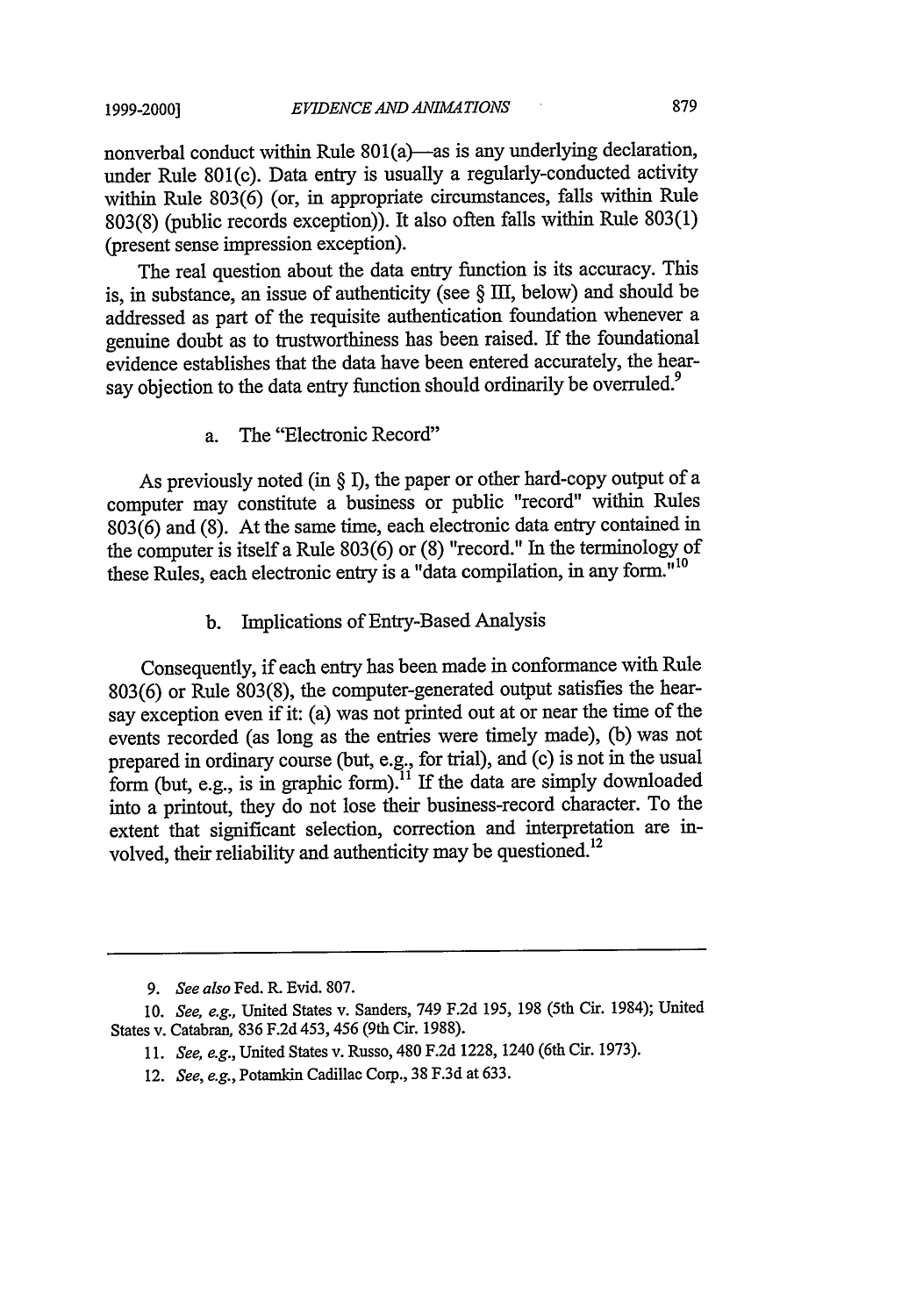#### c. Trustworthiness Requirement

Rules 803(6) and (8) effectively incorporate an authentication requirement. Rule 803(6) contemplates the admission of hearsay, if its criteria are satisfied, "unless the source of information or the method or circumstances of preparation indicate lack of trustworthiness." Rule 803(8) contains substantially identical language. This trustworthiness criterion parallels the Rule 901(a) requirement of "evidence sufficient to support a finding that the matter in question is what its proponent claims." *(See* the discussion in §§ III - IV, below, of the extent to which detailed authentication of the computer process is required to establish trustworthiness.)

## 2. Underlying Data

If the underlying data that are entered into the computer are themselves hearsay declarations, they in turn must satisfy a hearsay exception or exemption under Rule 805.

## III. AUTHENTICATION

#### *A. Basic Requirements*

The authentication standard is no different for computer-generated evidence than for any other. Under Rule 901(a), "the requirement of authentication ... is satisfied by evidence sufficient to support a finding that the matter in question is what its proponent claims." There is a specific illustration of sufficient authentication for computer evidence tucked into Rule 901(b)(9), and it requires only "evidence ... showing that the process or system produces an accurate result."

#### *B. Four Primary Authentication Criteria*

Four criteria are generally sufficient to assess whether, and how much, detailed computer authentication is needed in any given case:

#### 1. Completeness of Data

To the extent that the computer process is dealing with known

880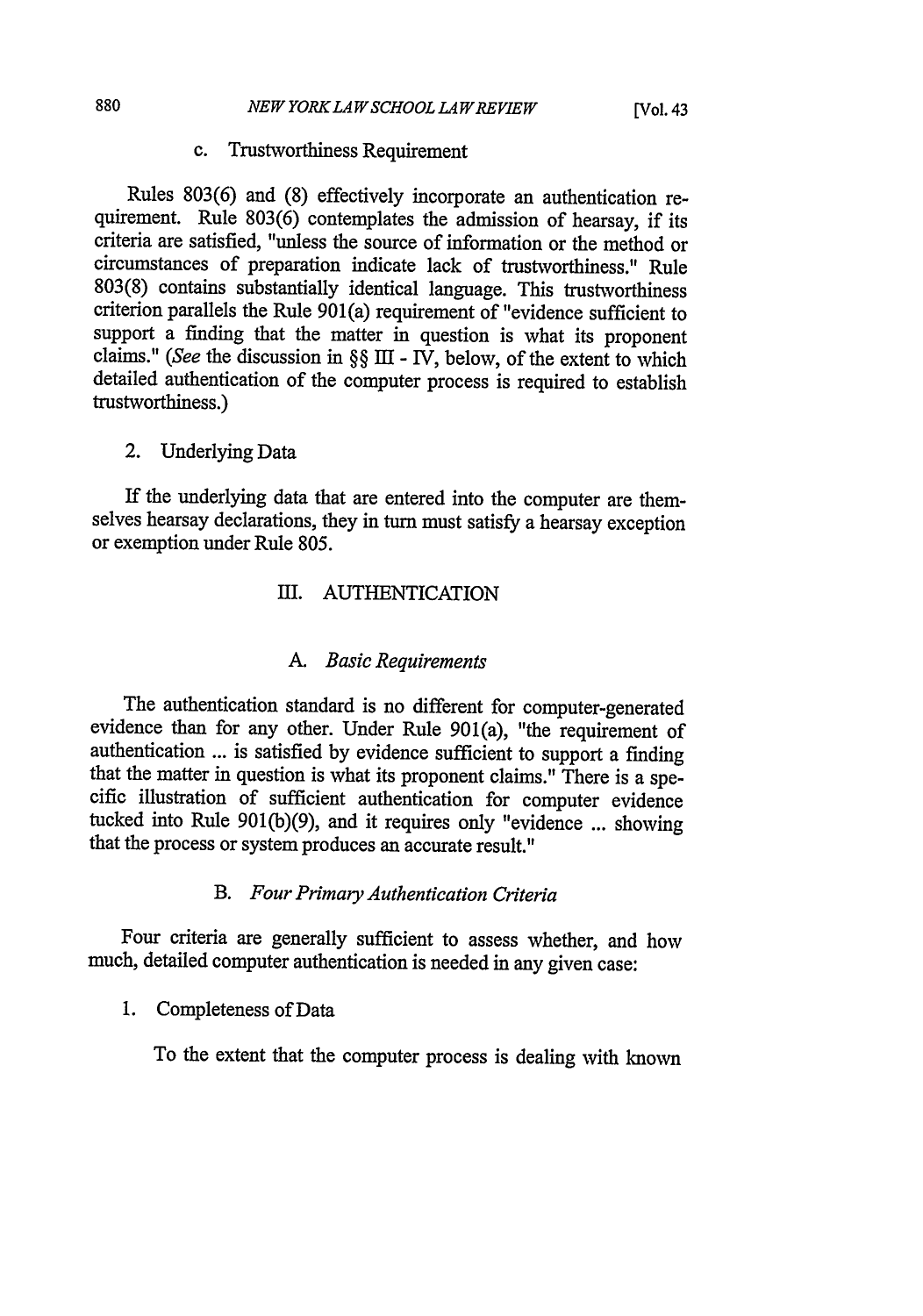data, fewer questions are raised than if the computer is performing operations on partial data that are assumed in whole or in part (for example, if the computer program is filling gaps in the data—using various assumptions—before it is manipulating the data).

2. Complexity of Manipulation

Simple addition and subtraction raise fewer questions than complex formulae.

3. Routineness of Entire Operation

Routineness suggests reliability. Key components are:

- Data collection.
- **"** Input/processing (software)/output.
- \* Computer hardware

The duration of time that a system has been in use can be a telling factor in this regard. A system that has been running trouble-free for an extended period of time (and usage) bears more indicia of reliability than a system in use for a week.

4. Verifiability of Result

Can it be tested or checked? (Compare a pie chart depicting corporate sales results or inventory (testable) vs. a sophisticated animation depicting underground pollution contamination or recreating the cause of an aircraft crash (usually inherently untesta $ble).<sup>13</sup>$ 

The weight to be given these variables will vary from case to case, but the implications are straightforward enough. More complete data, simpler manipulation, more routine processing and more verifiable re-

<sup>13.</sup> *See, e.g.,* Brown v. Boise-Cascade Corp., 946 P.2d 324 (Or. Ct. App. 1997) (affirming exclusion of computer animation purporting to recreate accidental fall from roof where the plaintiff had no memory of the fall and no one was present to witness it).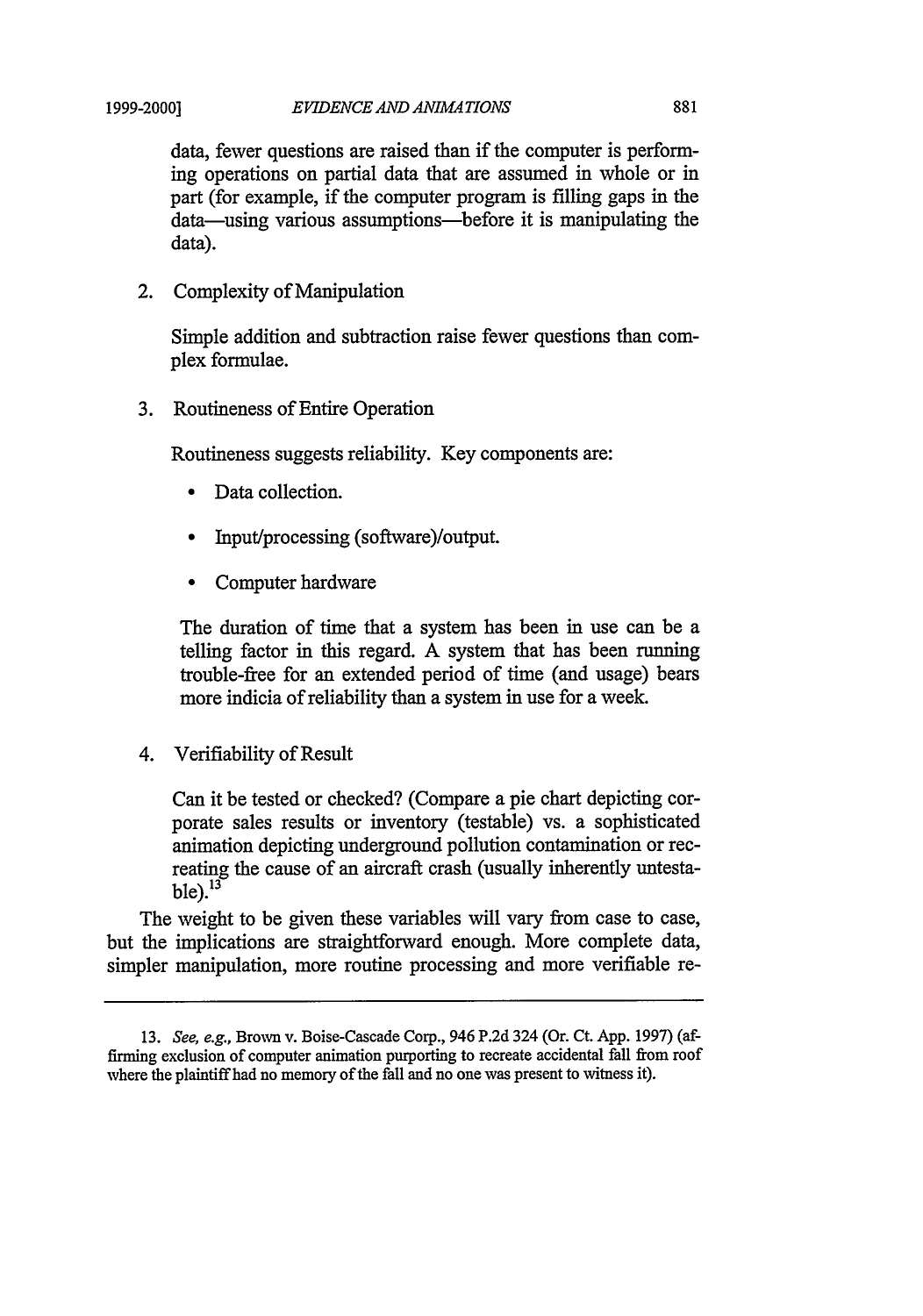suits all augur against the need for elaborate, computer-specific authentication. As any of these variables tends in the opposite direction, the court must consider the magnitude of that variance and the strength of the doubt that has been raised as to the exhibit's genuineness. If more detailed authentication is appropriate, the following checklists may prove useful.

## *C. Detailed Computer Authentication-Checklists*

To the extent that detailed authentication is warranted or advisable in the circumstances, there are three primary areas to be covered:

- **"** Input (getting the information into the computer),
- \* Processing (doing something with the data inside the computer), and
- Output (getting the result out of the computer).

Not all three areas will necessarily be implicated in every attack on a computer-generated exhibit.

1. Input-Authentication Checklist

There are three distinct areas of potential concern with respect to input authentication: (a) the underlying data must be probative and admissible or otherwise usable; (b) the integrity of that data must be established (for example, that all of the documents were present to be input); and (c) the data must be input properly (for example, only once). As reflected in the following checklist, input authentication involves both hardware and software issues.

- a. Underlying Data
	- i. Authenticity.
	- ii. Relevance/Admissibility/Utility. <sup>14</sup>

882

<sup>14.</sup> See, e.g., Gracia v. Volvo Europa, No. 87-C10005, 1996 U.S. Dist. LEXIs 3372 (N.D. Ill. Mar. 20, 1996) (whether it "constitutes reconstruction or mere demonstration, [the expert's] testimony and the simulations on which he relies must be based on accurate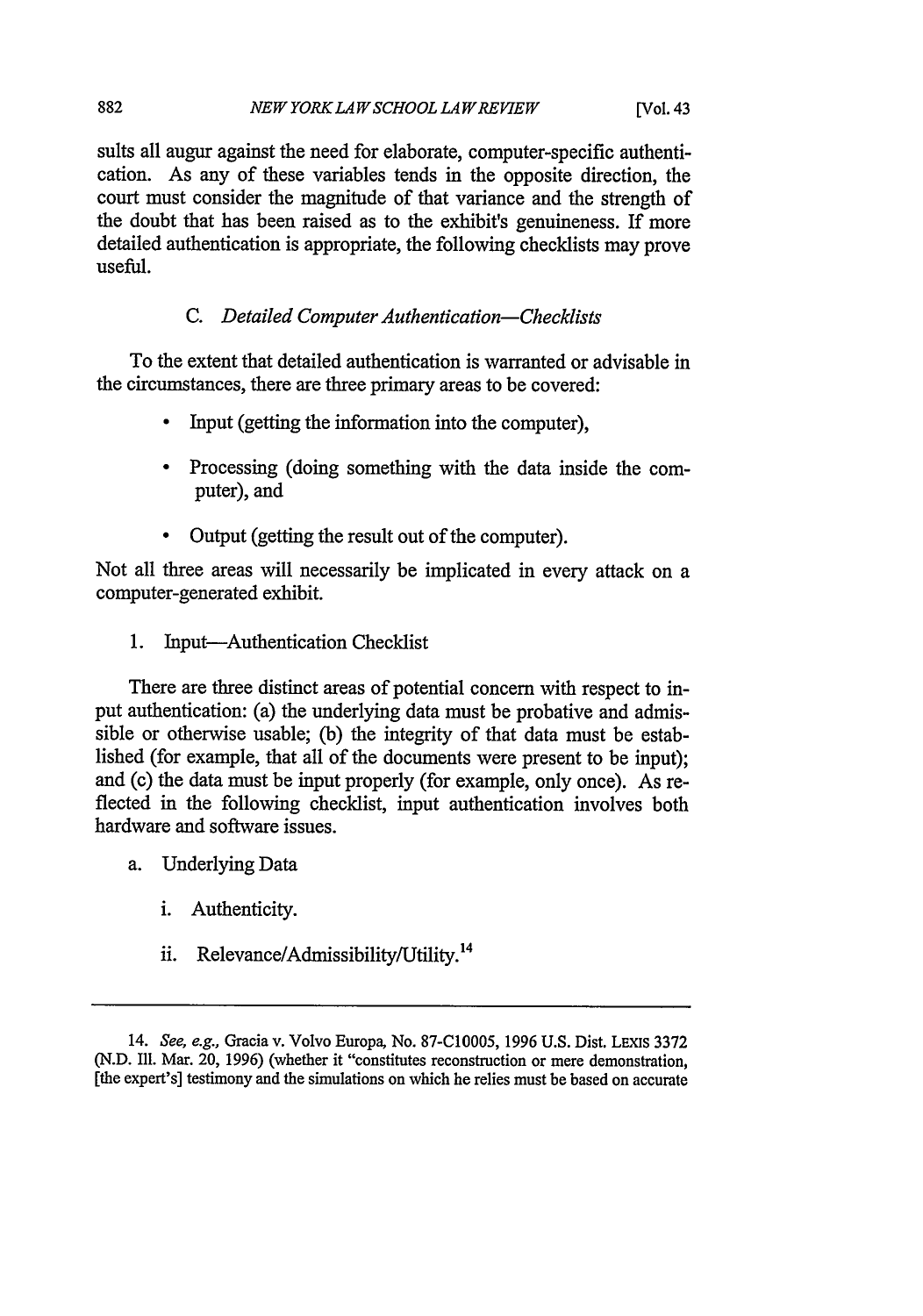- b. Integrity of Input Data
	- i. Completeness of source documents/data.
	- ii. No duplication of documents/data.
	- iii. No tampering with data.<sup>15</sup> iv.
	- iv. Input Procedures.
		- A. Batch controls.
		- B. Verification processes.
		- C. Input edit routines.
		- D. System controls.
		- E. Back-up and recovery handling procedures and controls.
- c. Accuracy of Input Method
	- i. Proper conversion of data (machine readable).
	- ii. Hardware checks.
		- A. Capacity.
		- B. Capability.
		- C. Reliability.
	- iii. Software checks. —Sample tests of processing of source documents/data.

assumptions and information"). To the extent that the computer-generated output may take the form of, or comprise, an expert opinion, the underlying data need not necessarily be admissible, under Rule 703.

<sup>15.</sup> A similar issue pertains to software, which, if accessed and tampered with, will also result in modified data. *See infra,* item 2(b)(ii)(E)(II).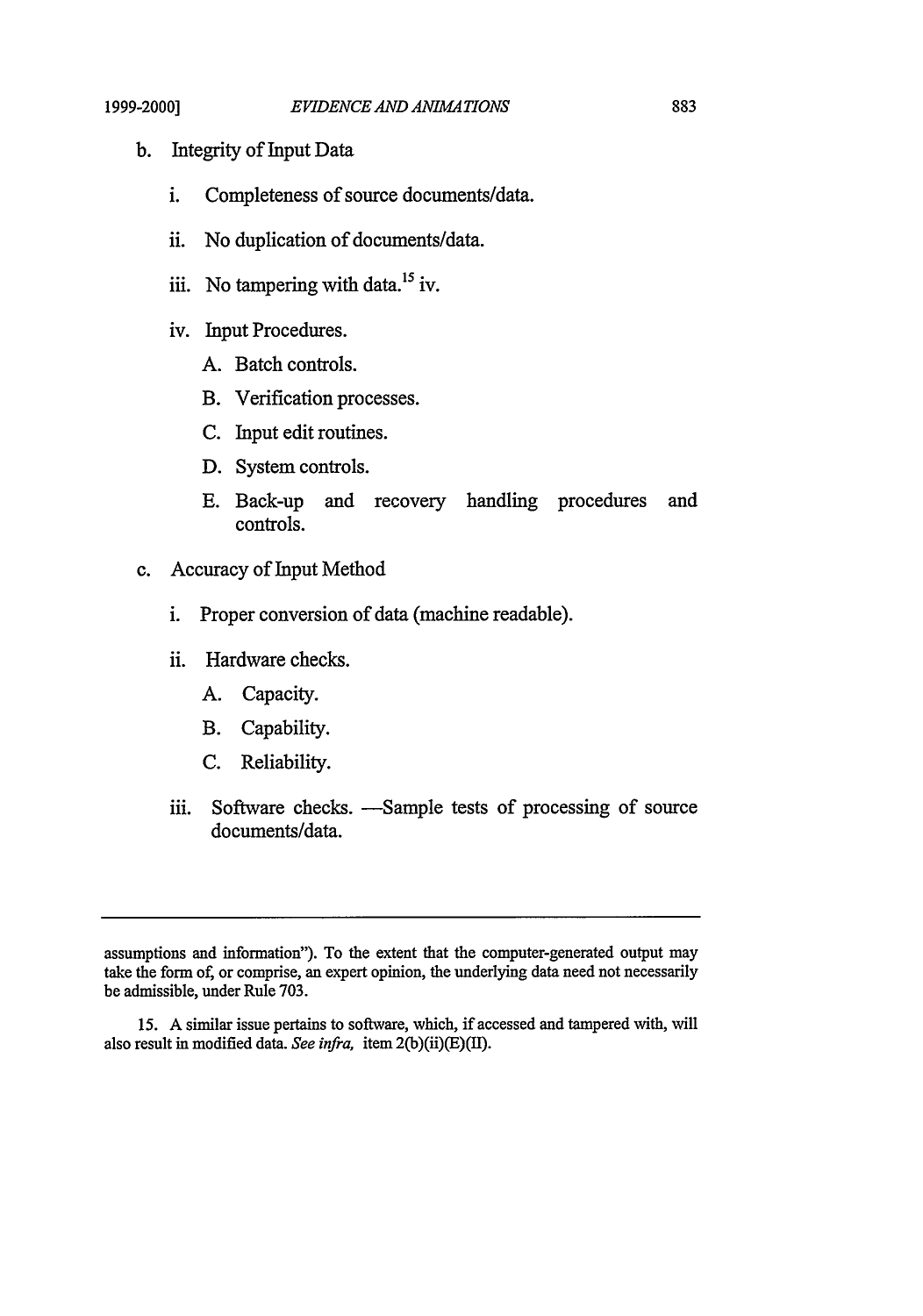2. Processing-Authentication Checklist

The primary purpose of processing authentication is to show that the hardware and the software are properly functioning and including all of the appropriate data. Note that, as the following checklist highlights, there are two types of software-systems programs (which govern the operation of the computer) and application programs (which put the computer to a particular use, such as to create a balance sheet or recreate an event)-to be authenticated.

a. Hardware

884

- i. Should detect errors in transmission.
- ii. Should take recovery measures:
	- A. Correct error or
	- B. Alert user.
- iii. Should not be subject to known, pertinent flaws (e.g., former Pentium processor that suffered problems with certain identified functions).
- b. Software
	- i. Two Types.
		- A. Systems Programs.
			- I. Govern operation of computer.
			- II. Handle:
				- a. Input.
				- b. Output.
				- c. Error Recovery.
				- d. File Storage.
			- HI. Oversee application programs.
		- B. Application Programs.
			- I. Put computer to a particular use.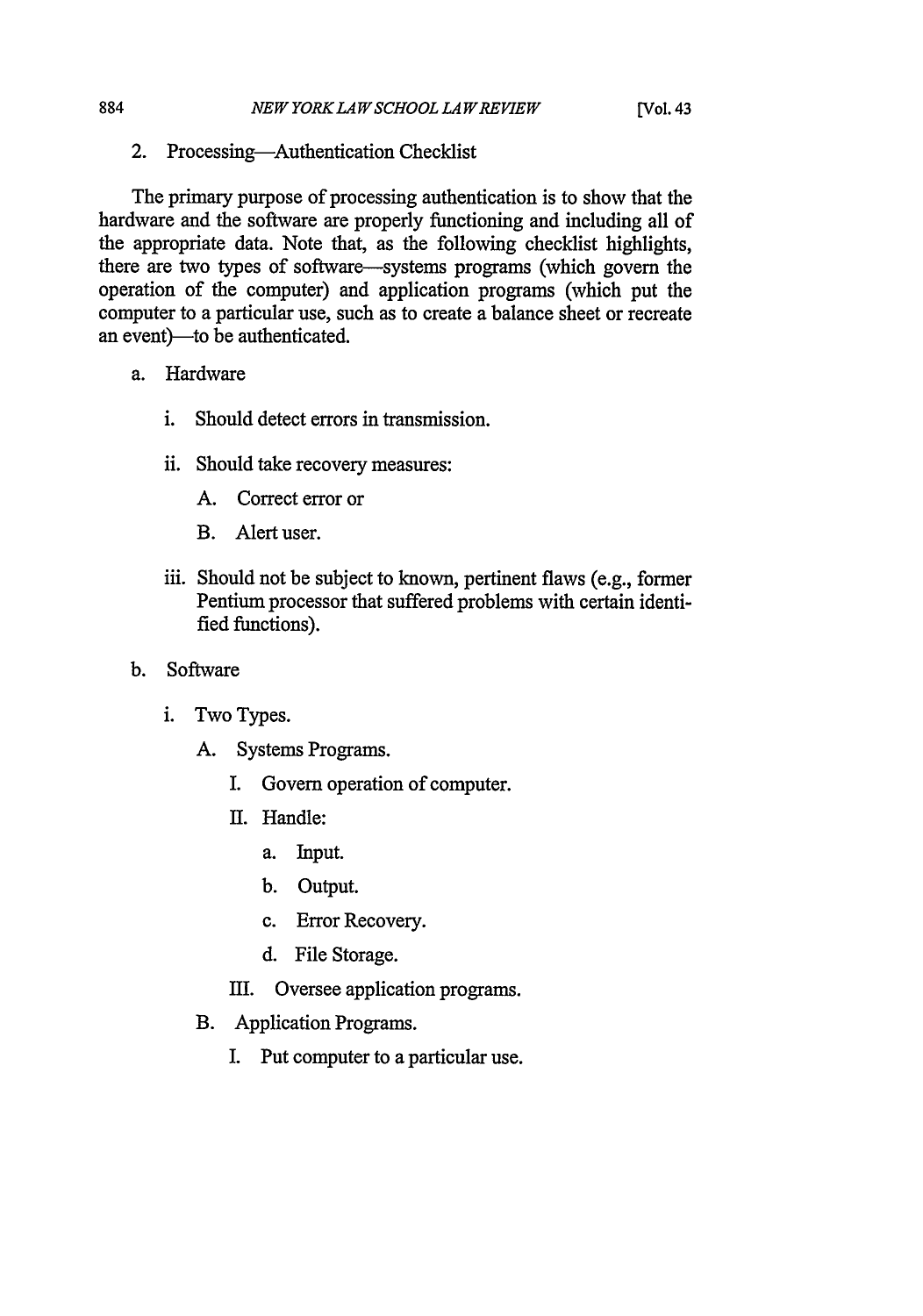- II. Three basic types:
	- a. Standard (off-the-shelf).16

Note that certain standard programs (e.g., data base management systems) may themselves be standard but contemplate that the user will create customized software by using them (e.g., the design of the database).

- b. Customized.
- c. Custom-designed.

To the extent that the designer of any customized or custom-designed application program implemented accepted software engineering standards, that would be an indicium of a more robust, reliable program.

- III. Tests governing the admissibility of expert evidence—such as Daubert<sup>17</sup>—apply at the application program level to both:
	- a. The scientific theory underlying the program,  $^{18}$ and

<sup>16.</sup> The fact that a program is widely used in the business world or relevant technical community is evidence of its trustworthiness and authenticity. *See, e.g.,* United States v. Casey, No. NMCM 95 01495, CCA LExis 406 at \*8 (U.S. Navy-Marines Ct. Crim. App. Dec. 27, 1996) ("The BAMS/UNIX system was a commercially developed computer system which other businesses within and outside of the government relied upon for their billing and reservation processes. Errors in the records attributable to incorrect data entry or defects in the operation of the computer program go to weight, not admissibility"); Bray v. Bi-State Devel. Corp., 949 S.W.2d 93, 98 (Mo. App. 1997) ("the relevant technical or scientific community's use of or reliance on such software has been held sufficient to establish the accuracy of the software"); Pierce v. State, 718 So.2d 806, 809 (Fla. App. 4 Dist. 1997) LExIs 4947 (noting, in affirming admission of animation, that "the AUTOCAD computer program [that the expert] used was established as accepted in the engineering field as one of the leading CAD (computer-aided design) programs in the world").

<sup>17.</sup> Daubert v. Merrell Dow Pharmaceuticals, Inc., 509 U.S. 579 (1993).

<sup>18.</sup> *See, e.g.,* In re TMI Litig. Cases Consol. II, 911 F. Supp. 775, 799 (M.D. Pa. 1996) (expert's testimony and computer generated animation excluded for failure to satisfy *Daubert* and its progeny).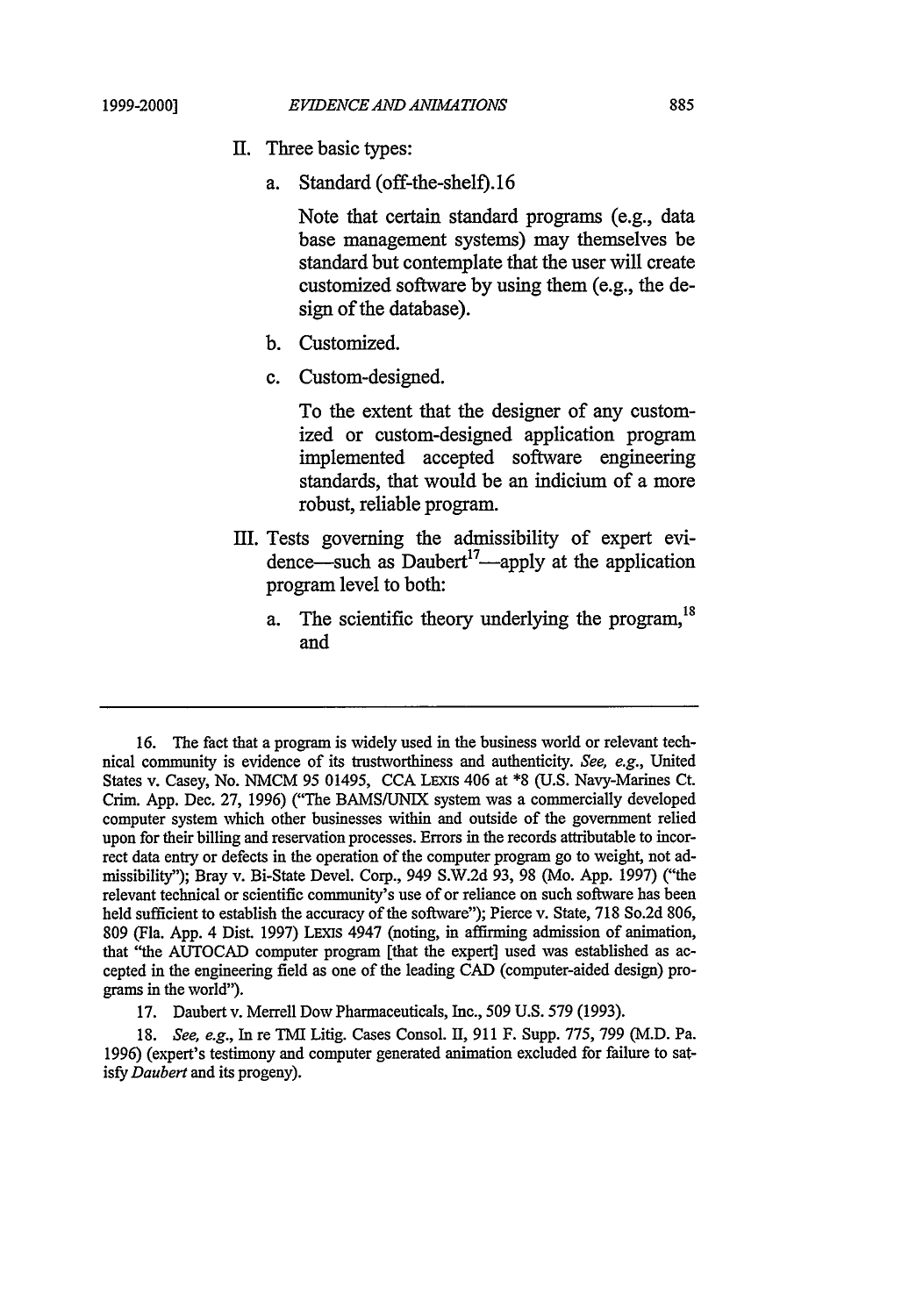- **b.** Implementation of that theory in the program<sup>19</sup>
- ii. Authenticity Tests.
	- A. Not erroneously programmed.
	- B. Program does not introduce errors.
	- C. Flags errors (with sufficient specificity that the error can be identified and corrected).
	- D. Unbiased display.
		- I. Successful running of benchmark data.
		- II. Absence of prior problems.
		- III. Popular commercial programs.
	- E. Security of system (Absence of tampering after data input).
		- I. Security of physical plant.
		- II. Security of software. (Note that items accessible through a network are inherently more vulnerable than those residing on a non-networked computer.),
		- III. Systems security procedure

<sup>19.</sup> See, e.g., Bray v. Bi-State Devel. Corp., 949 S.W.2d at 97 (Mo. App. 1997) ("Admissibility of computer simulations is governed by the standard applicable to results of experiments"). To the extent that an otherwise authenticated animation is offered solely to illustrate an expert's theory, and not as substantive evidence, a number of courts have concluded that the application program used to generate the animation need not be shown to satisfy the *Daubert* or *Frye* standards. This is consistent with the point made in § I(A), *supra*, that demonstrative evidence need not be authenticated further than to establish the fairness and accuracy of its portrayal-in this instance, as a visualization of the expert's opinion. *See* Pierce v. State, 1997 16 at \*5, \*7 ("the demonstrative exhibit [a computer-generated recreation of a vehicular accident] was not subject to the *Frye* analysis" because it "was a new form of expression, not a scientific or experimental test (such as a DNA test or a blood-spattering analysis)"); People v. Hood, 62 Cal. Rptr. 2d 137 (Cal. App. 4 Dist. 1997) (Sup. Ct. July 16, 1997) (conflicting prosecution and defense computer animations recreating crime "did not need to ... meet the requirements of the *Kelly [Frye]* formulation ... [which] applies to 'new scientific procedures'" because "[t]he prosecution and defense computer animations were tantamount to drawings **by** the **ex-** perts from both sides to illustrate their testimony"). Of course, even on this analysis, Rule 403 considerations may militate in favor of a fuller authentication despite the fact that the animation is offered solely for illustrative purposes.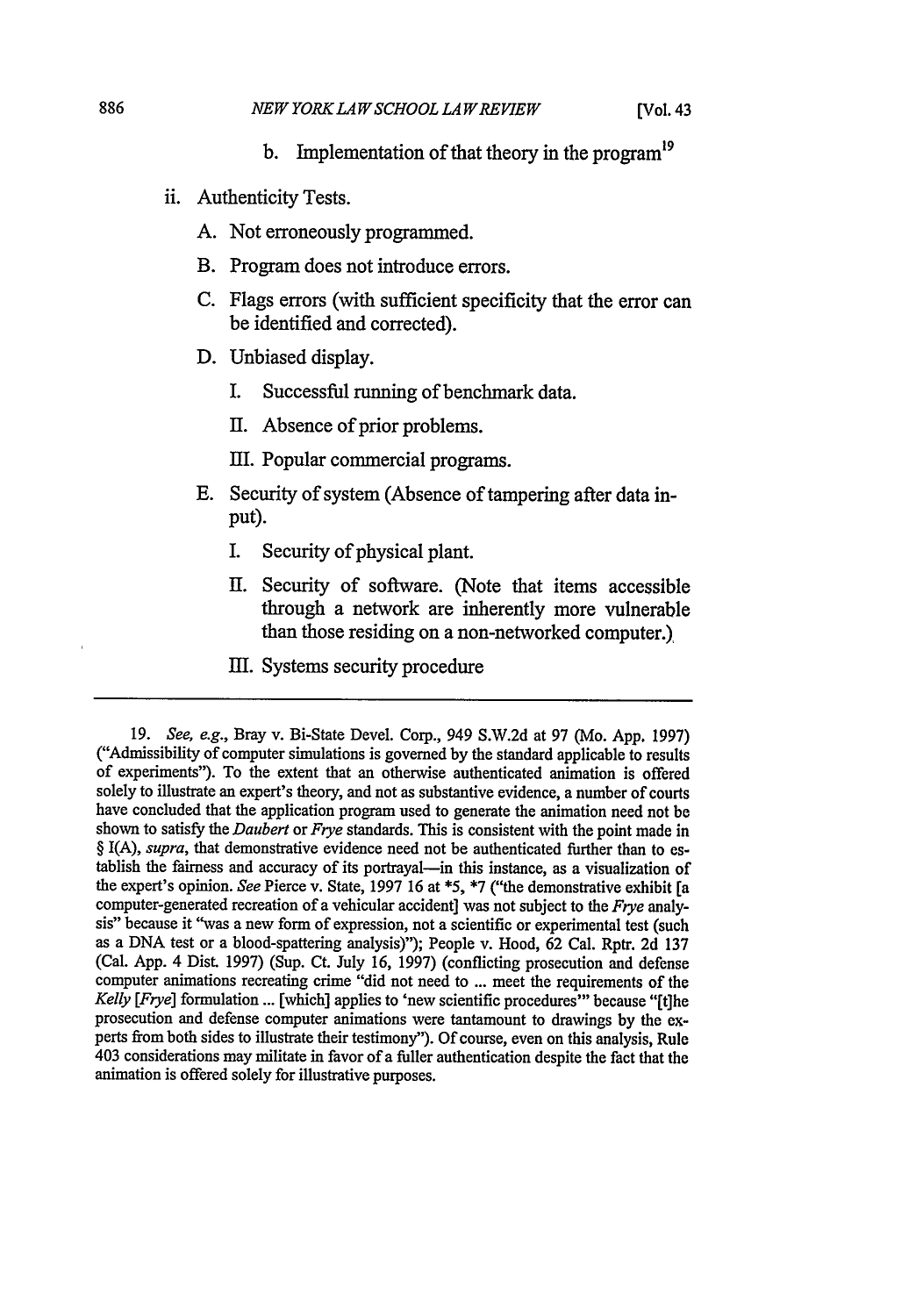- a. Key words.
- b. Passwords.
- c. Limited access.
- IV. Computer alerts user of alteration of data or software.
- 3. Output-Authentication Checklist

Authentication of output largely consists of proof that the proffered exhibit is in fact the output that was described in the earlier foundational testimony. There are three principal areas:

- a. Security of output.
	- i. Dating/signing/other procedures.
- b. Proper request.
	- i. Output requested is same as output generated. (Note that errors in the request may lead to results that appear to be correct but are not.)
- c. No transmission errors.
	- i. Ability of hardware/software to detect errors due either to transmission problems or intentional modification by someone hacking into the transmission.
	- ii. Subtlety/obviousness of common errors.
	- iii. Statistical/historical experience.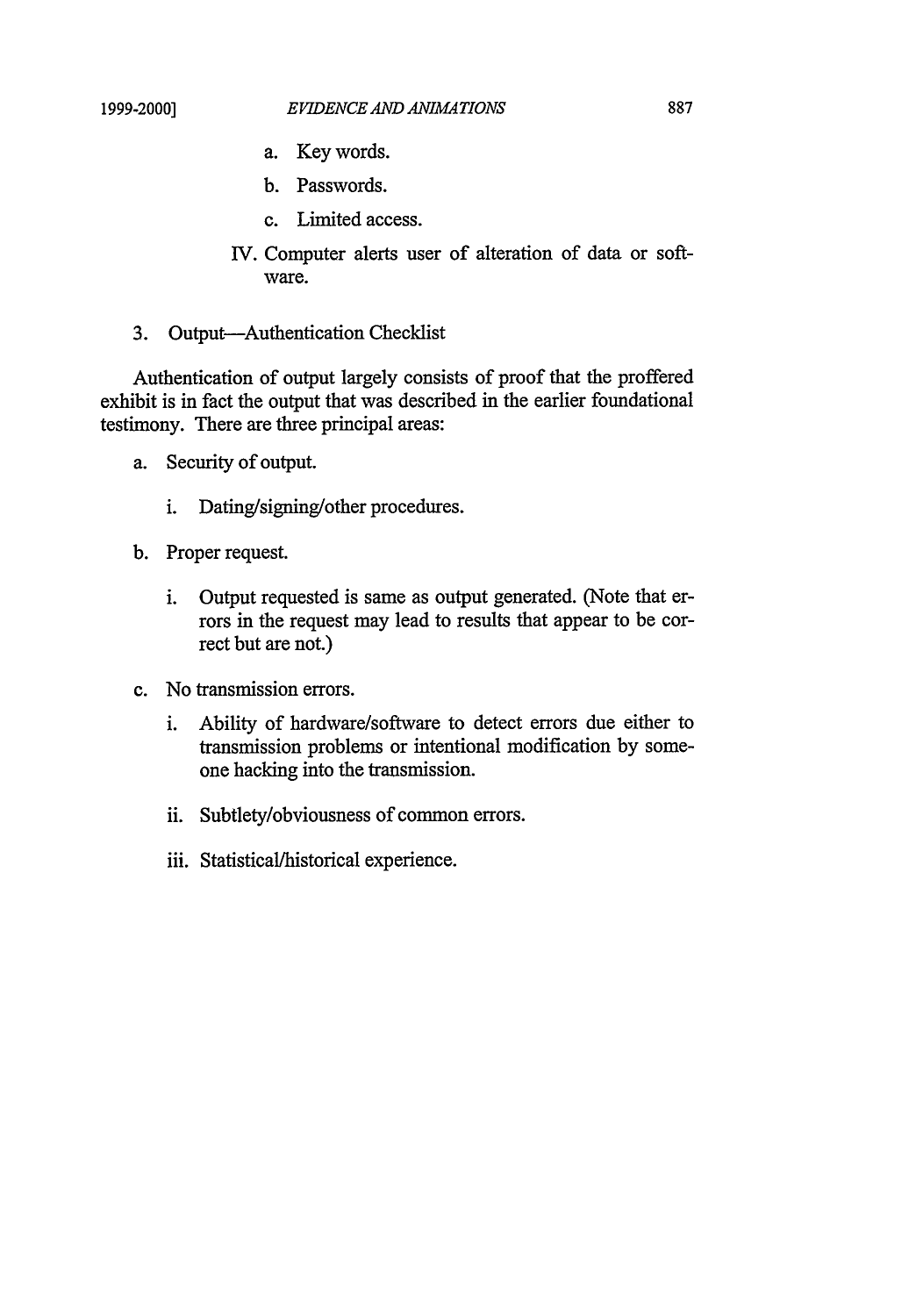#### *IV SPECIAL A UTHENTICATION ISSUES FOR*

#### *COMPUTER-GENERATED ANIMA TIONS AND SIMULATION*

#### *A. Animations*

Computer-generated animations and simulations raise some unique issues. At its simplest, an animation is merely a sequence of illustrations that, when filmed, videotaped or computer-generated, creates the illusion that the illustrated objects are in motion. Traditionally-because they are drawings-animations have been subjected to the fair-and-accurateportrayal test and have been admitted, within the trial judge's discretion, generally for illustrative purposes.20

## *B. Simulations (Reconstructions, Re-creations)*

Computer-generated simulations are based on mathematical models, and particular attention must be paid to the reliability and trustworthiness of the model. A model is a set of operating assumptions-a mathematical representation of a defined set of facts, or system. To be accurate, it must produce results that are identical or very similar to those produced by the physical facts (or system) being modeled. In order to do that, the model must contain all relevant elements-and reflect all relevant interactions-that occur in the real world.

A simulation model, in particular, is a computer program that consists of a set of assumptions about precisely what would transpire under certain clearly defined circumstances. If the simulation model works well, the result is to show the probable consequences that are predicted by the theory that underlies the equations.

Because of the difficulty of reflecting all of the complexities of any real world system in a computer program, various simplification techniques are used. The danger is that the introduction of simplification creates the risk of invalidating the simulation that is produced.<sup>21</sup> This

<sup>20.</sup> See, e.g., Rockwell Graphic Sys, Inc. v. DEV Indus., Inc., No. 84C 6746, 1992 U.S. Dist. LEXIS 17661 (N.D. Ill. Nov. 10, 1992) (computer-generated animation admitted); Sommervold v. Grevlos, 518 N.W.2d 733 (S.D. June 8, 1994) (computergenerated animation excluded).

<sup>21.</sup> *See, e.g.,* Constans v. Choctaw Trans, 712 So.2d 885, 900 (La. App. 4 Cir. 1997) LEXIS 2942 at \*46-49 (La. App. Dec. 23, 1997) (no error in admitting animation "which admittedly did not conform to the laws of physics or mathematics" where short-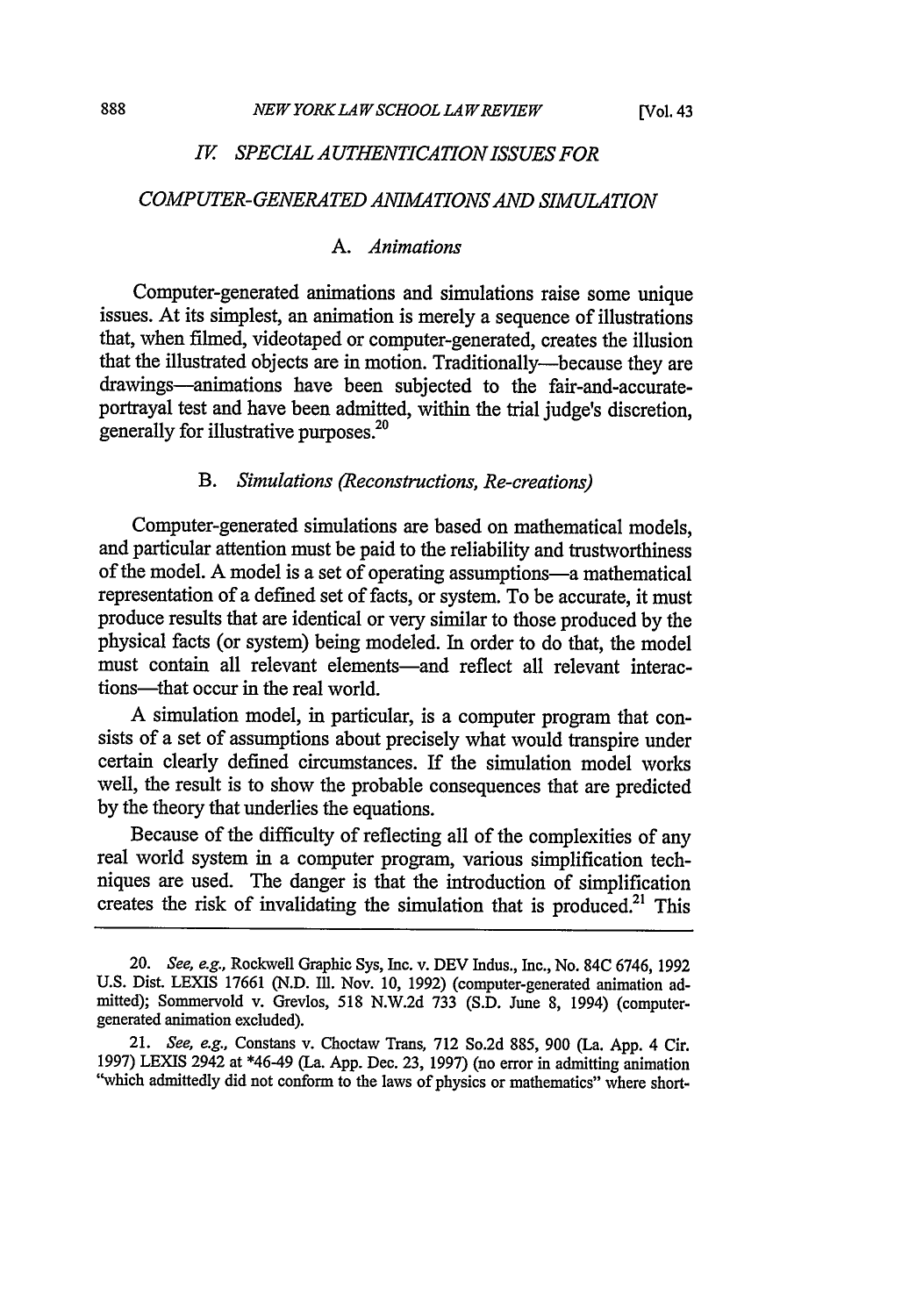#### *EVIDENCE AND ANIMATIONS*

includes assumptions about unknown data.<sup>22</sup>

Because the mathematical model is converted into a computer program that produces the simulation, reliability issues involve: (a) the model, and (b) conversion of the model into the computer program (which will ordinarily involve the intermediate step of converting the model into one or more algorithms).

> *C. Checklist ofAuthentication Issues For Computer-Generated Animations And Simulations.*

- 1. Factual Foundation.
	- a. Sufficiency.<sup>23</sup>
	- b. Admissibility.
	- c. Permissibility of Use (for example, under Rule 703).
- 2. Underlying Scientific Or Technical Theory.
	- a. Must satisfy *Dauber?4* or any other governing test.
	- b. Under *Daubert:*

23. An animation that is inconsistent with the testimony is properly excludable as confusing and misleading. Clark v. Cantrell, 504 S.E.2d 605 (S.Ct. 1998) (citing an earlier version of this article). A related problem involves animations predicated on uncertain testimony (e.g., that of an eyewitness who had but a moment to view an event). See, *e.g.,* State v. Basten, 577 N.W.2d 387 (Wis. App. 1998) (unpublished, limited precedent opinion).

24. *See* Robinson v. Missouri Pacific R.R., 16 F.3d 1083, 1088-89 (10th Cir. 1994) and, *supra* the text accompanying n. 17. Note that this requirement applies to all scientific or technical theories that may be incorporated into an animation. *Cf.,* United States v. Quinn, 18 F.3d 1461, 1464-65 (9th Cir. 1994) (affirming admission of photogrammetry evidence under *Daubert).*

comings were stressed in limiting instruction and on cross-examination because the animation was concededly "not a simulation.... Effectively, the animation was no different than if the expert had created a series of many diagrams.... In [contrast, in] a simulation the computer functions in a sense as an expert itself, rendering its own opinion based on internal calculations of how the accident occurred").

<sup>22.</sup> *Supra* §III (B)(4).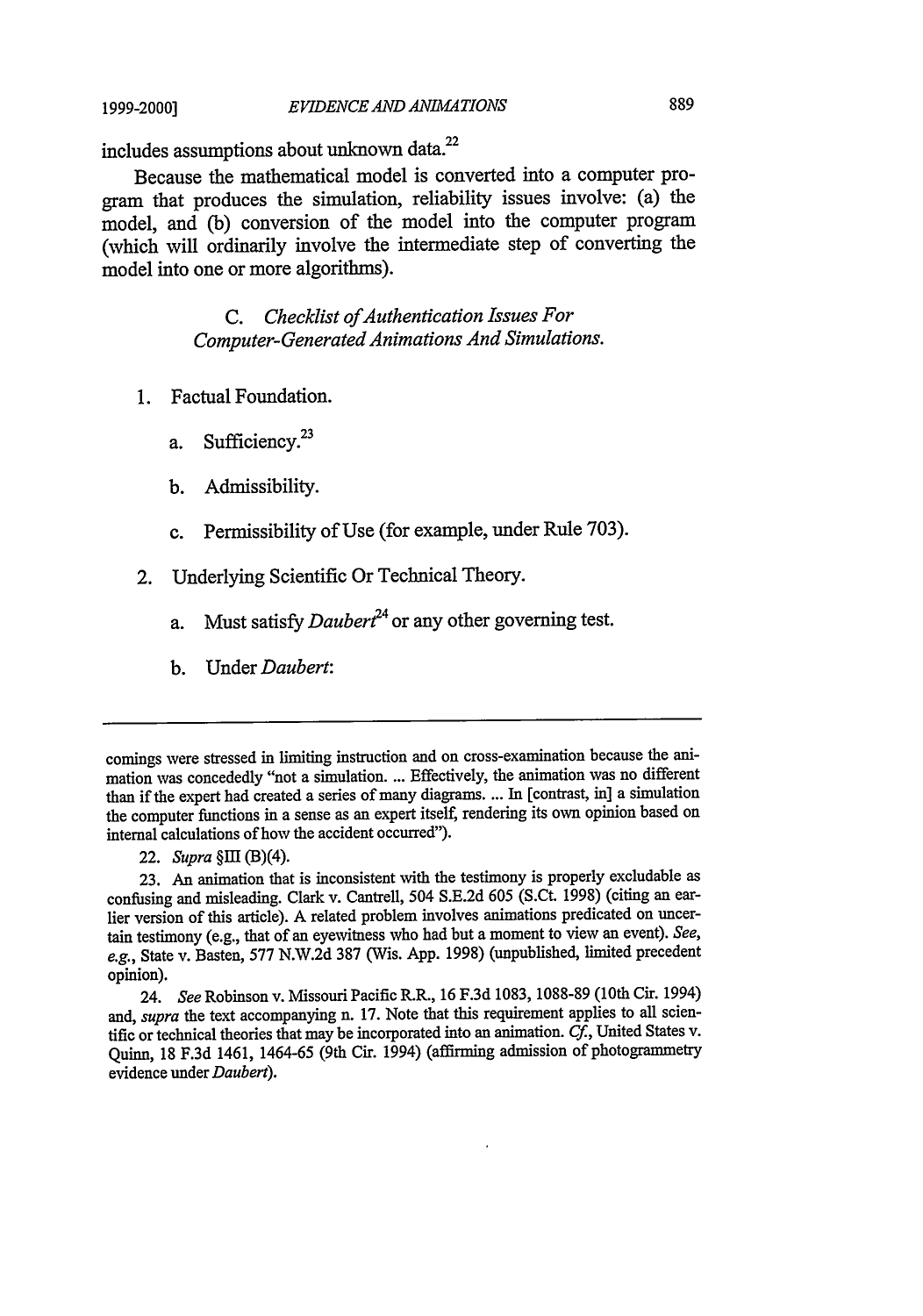- i. Tested?
- ii. Subjected to peer review/publication?
- iii. Known/potential error rate? Existence/maintenance of standards?
- iv. Generally accepted?
- 3. Detailed Computer-Evidence Foundation.
- 4. Mathematical Model:
	- a. Appropriately measures the selected factors.
	- b. Factors are relevant and inclusive.
	- c. Underlying mathematical formulae and simplification techniques are apt.

*Daubert* or other governing test is satisfied.<sup>26</sup>

- d. Mathematical tools were correctly applied.
- e. Problem was appropriately translated into the model.

# V. PRACTICAL ISSUES BEARING ON INTRODUCTION OF COMPUTER-GENERATED ANIMATIONS AND SIMULATIONS

## *A. Audio Narration*

Computer-generated animations are sometimes coupled with prere- corded narrations. Because any prerecorded narration is an extrajudicial statement, a hearsay exception or exemption is required. However, live testimony from the narrator-or, if a professional narrator is used, from the author of the narration-adopting the narration as true cures the hear-

*<sup>25.</sup> Supra §§ II-III.*

**<sup>26.</sup>** Principal *Daubert* criteria are set forth *supra* in item 2(b).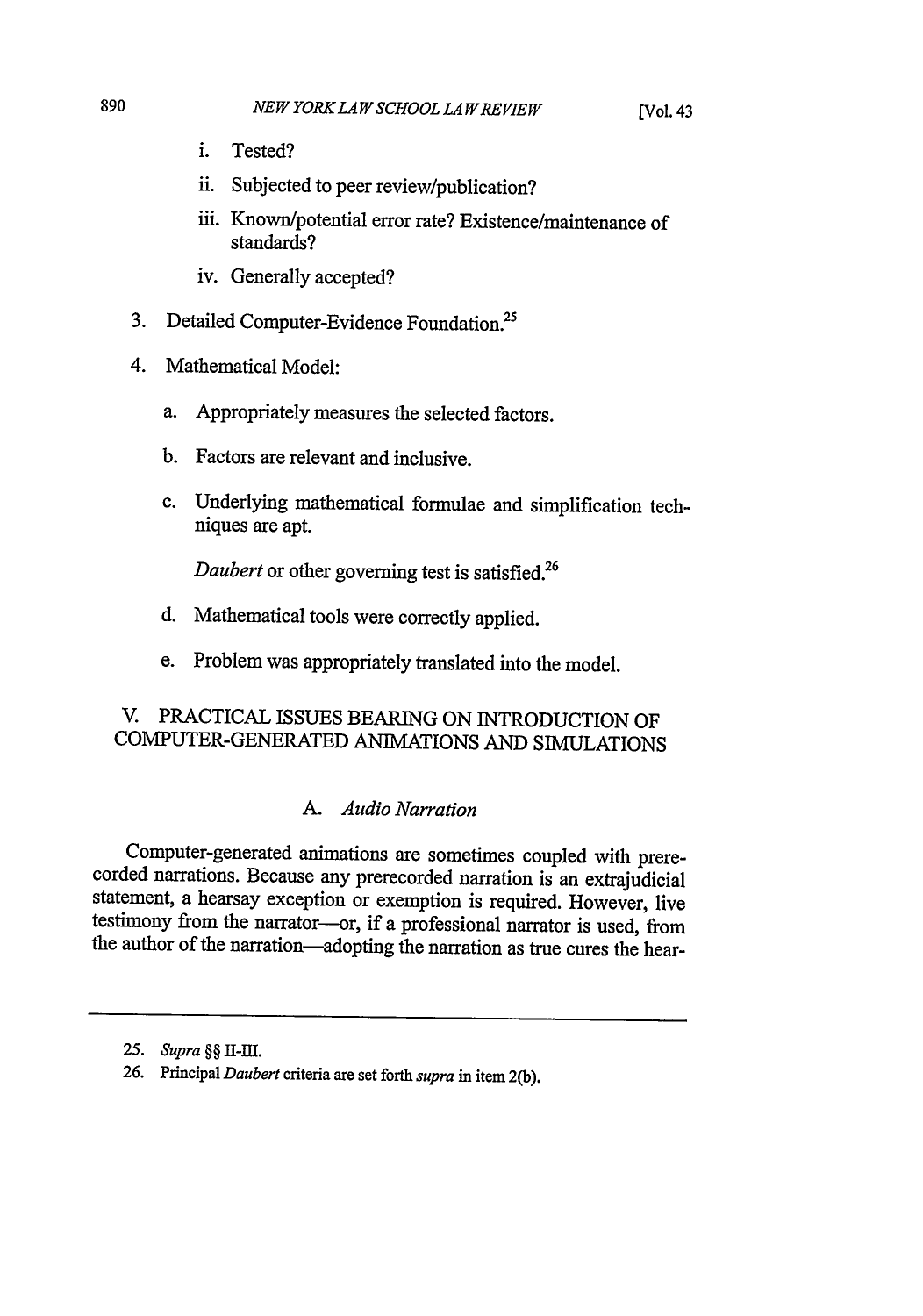say objection.<sup>27</sup> Rule  $611(a)$  vests the trial judge with discretion to decide whether to permit prerecorded narration or to require live testimony or narration from the witness on the stand. The court may also exclude all or any part of the narration, and permit the remainder-or just the video-to be displayed to the jury.<sup>28</sup>

#### *B. Limiting Instructions*

Concerns about the potential of an animation or simulation to confuse or mislead the jury can frequently be addressed in cautionary or limiting instructions. At the time of admission, the jury should be instructed (and the record in a bench trial should reflect):

- 1. Purpose. The purpose for which the evidence is being received, such as:
	- a. To visualize or clarify a witness's testimony.
	- b. To illustrate a litigation theory.
	- c. To demonstrate scientific principles.
	- d. To show results of experiments or tests.
	- e. To re-create or reconstruct events at issue.
- 2. Assumptions. The principal assumptions underlying the exhibit. For example, that it is predicated on one party's versions of the facts; that the facts are in dispute; that the exhibit is no better than the assumptions on which it rests; and that it is for the jury to decide whether those assumptions are warranted.
- 3. Differences. Any salient differences between the exhibit and facts at issue—for example, that the exhibit does not purport to be drawn to scale or to include all (or certain specific) vari-

<sup>27.</sup> *See* **FED.** R. EVID. Advisory Committee Note **[FED.** R. **EVID.** 801(d)(1)] ("If the witness admits on the stand that he made the statement and that it was true, he adopts the statement and there is no hearsay problem").

<sup>28.</sup> *See, e.g.,* Abernathy v. Superior Hardwoods, Inc., 704 F.2d 963, 968 (7th Cir. 1983).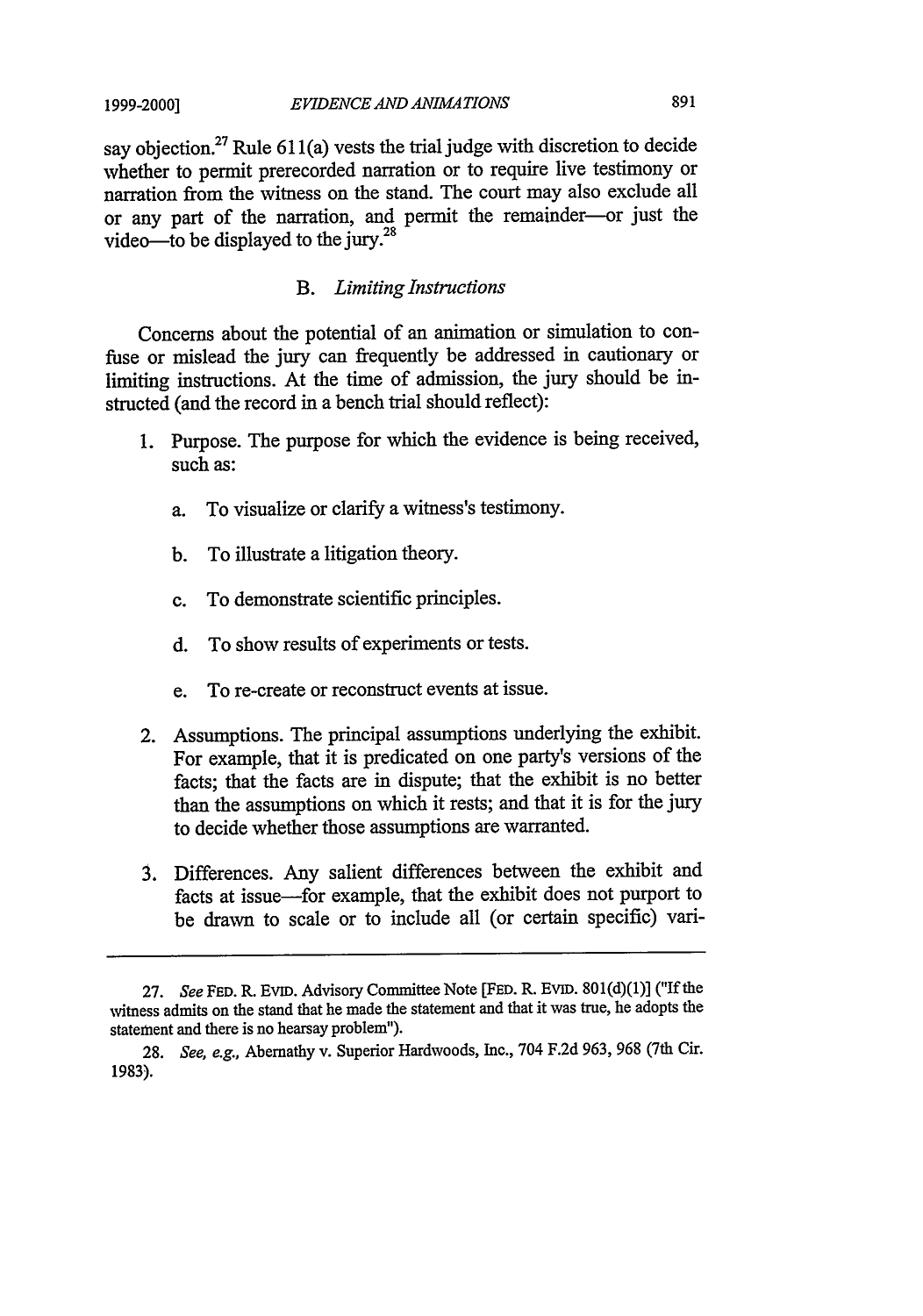ables.29

## *C. Partial Admission*

As indicated above, $30$  exclusion of any portion of an animation-video or audio-does not necessarily render the remainder inadmissible. Exclusion of the entirety of the audio does not preclude admission of the video, in whole or in part, in the court's discretion.

#### *D. Pretrial Discovery And Disclosure*

1. Need and Authority

If a party first sees a sophisticated computer-generated exhibit when it is offered at trial, that party labors under a very serious disadvantage in attempting to mount an effective inquiry into, or challenge to, any assumptions (factual or theoretical) on which the exhibit rests, the manner in which it has been created, and the fairness of the evidence. To avoid unfair prejudice, pretrial discovery of computerized evidence, including the underlying computer program, is essential.

The Federal Judicial Center's *Manual for Complex Litigation Third* (1995) provides (in § 21.446) that discovery into the reliability of computerized evidence, including inquiry into the accuracy of the underlying source materials, the procedures for storage and processing, and some testing of the reliability of the results obtained, should be conducted well in advance of trial.

The mandatory disclosure provisions of the 1993 amendments to the Federal Rules of Civil Procedure are also important in this regard since they mandate pretrial exchange of exhibits to be used as "support for the

[T]his animation is not meant to be a recreation of the events, but rather it consists of a computer picture to help you understand [the expert's] opinion which he will, I understand, be giving later in the trial. And to re[i]nforce the point, the video is not meant to be an exact recreation of what happened during the shooting, but rather it represents Mr. Jason's evaluation of the evidence presented.

30. *See supra §* V.A. *See also supra* note 28 and accompanying text.

<sup>29.</sup> See, e.g., the limiting instruction approved in *Hinkle v. City of Clarksburg,* <sup>81</sup> F.3d 416, 425 (4th Cir. 1996):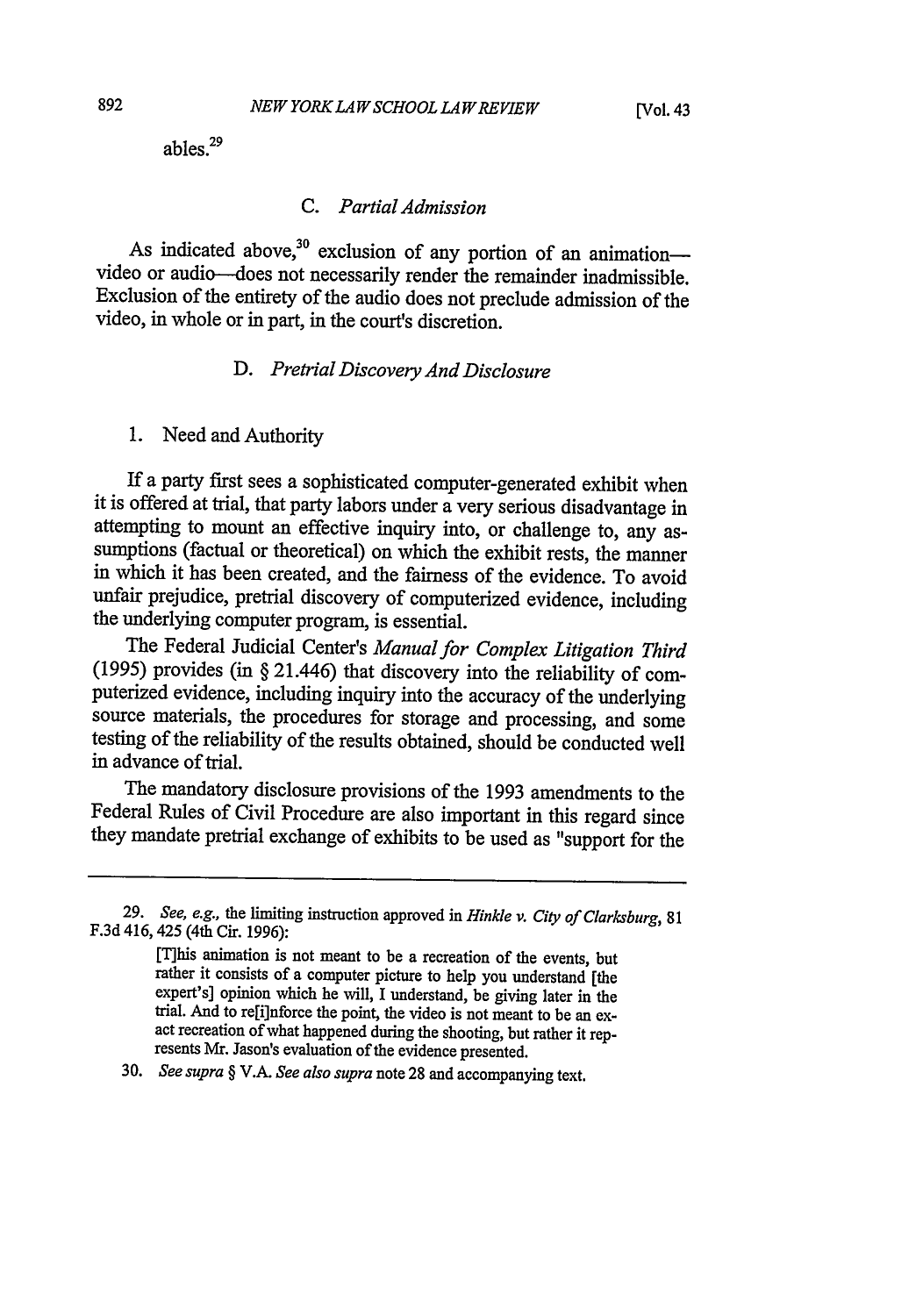opinions" of any expert,<sup>31</sup> and animations are invariably offered in connection with expert testimony. As a practical matter, pretrial exchange of computerized exhibits, and discovery into underlying programs, should be assured by provisions in the pretrial order.

#### 2. Scope of Discovery

The scope of discovery should (1) extend into the foundational areas described in §§ II, III and IV, above, and (2) expressly include any deleted excerpts, or outtakes, from any computer-generated video or exhibit, including any prior versions of any exhibit. If there ever was a viable work-product defense to production—which is dubious in light of the good cause that the opponent could always show-it cannot likely survive the 1993 amendment to Federal Rule of Civil Procedure 26(a)(2)(B), which requires disclosure of "the data or other information considered by the witness in forming the opinions."

## *E. Preview Prior To Introduction*

If for any reason a computerized exhibit has not been disclosed to all counsel prior to trial and is not to be excluded for that reason, the exhibit should be disclosed prior to introduction outside the presence of the jury and the opponent afforded a reasonable opportunity to review it. 32 The court, too, should review the exhibit before the jury is exposed to it, to preclude potential prejudice to either side. $33$ 

*<sup>31.</sup> See* **FED.** R. Civ. P. 26(a)(2)(B). See also FED. R. Civ. P. 26(a)(3)(C) and analogous local rules in force in many district courts, which similarly dictate pretrial exchange of "an appropriate identification of each ... exhibit, including summaries of other evidence..."

<sup>32.</sup> *See* American Bar Ass'n, Civil Trial Practice Standard 15(a) (1998) ("As with all other exhibits, the court should afford each party an adequate opportunity to review, and interpose objections to, demonstrative evidence before it is displayed to the jury").

<sup>33.</sup> *See Robinson v. Missouri Pacific R.R.,* 16 F.3d at 1088; *See Hinkle v. City of Clarksburg,* 81 F.3d at 425 ("we are not unmindful of the dramatic power of this type of evidence; hence, we encourage trial judges to first examine proposed videotaped simulation evidence outside the presence of the jury to assess its foundation, relevance, and potential for undue prejudice"); *see also* Rizzo v. Mr. Coffee, Inc., 1996 U.S. Dist. LEXIS 1745, at \*49 (N.D. Ill. Feb. 15, 1996) ("The court asked to view the videotape but [defense] counsel was unable to work the video equipment. Because plaintiffs objected and the court was unable to view the videotape, the court did not admit the videotape into evidence.").